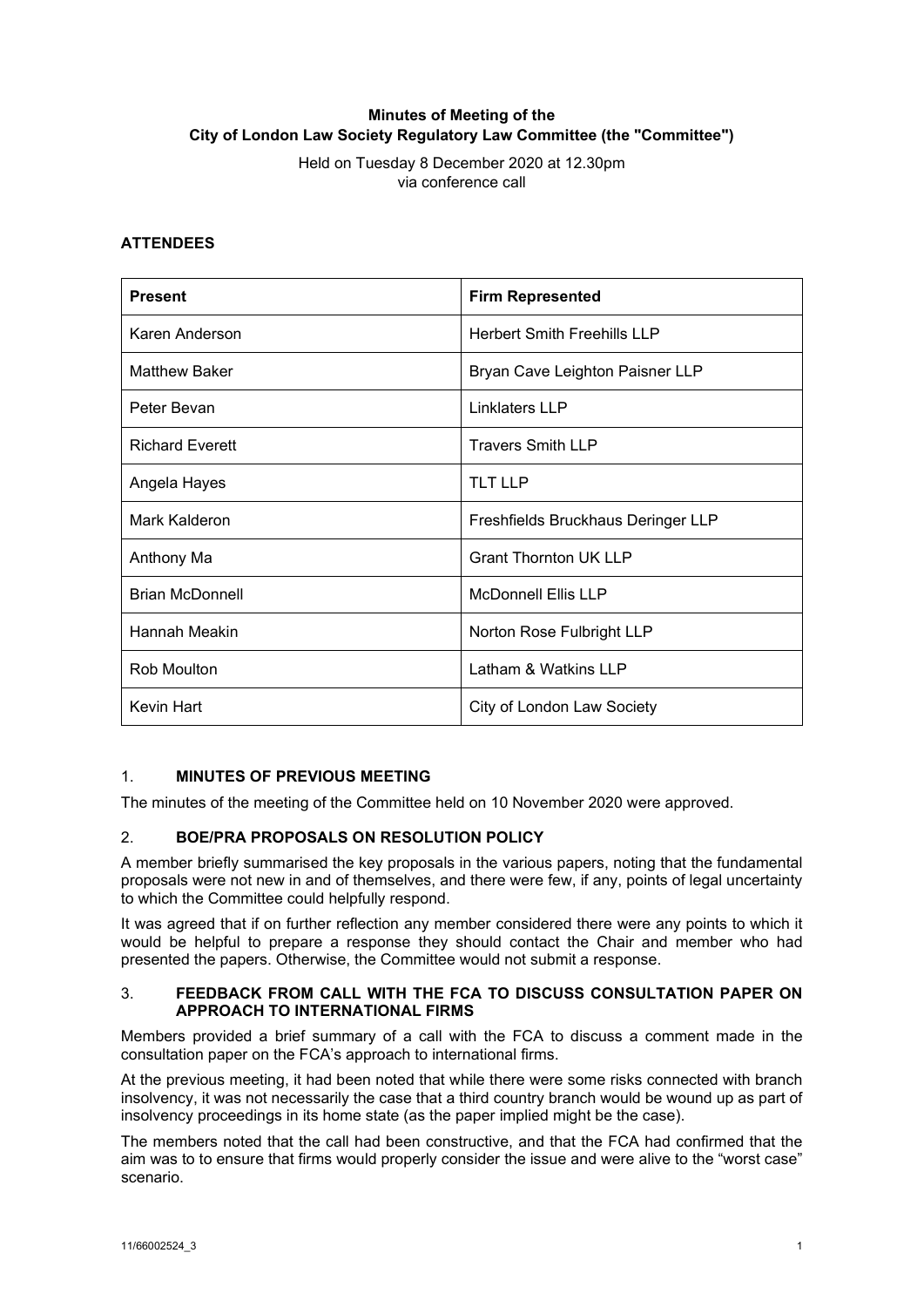# 4. **FCA CALL FOR INPUT ON THE CONSUMER INVESTMENTS MARKET**

Further to the discussion held at the previous month's Committee meeting, the Chair introduced this item by noting that there were several broader themes which were not reflected in the Call for Input, including consumer protection legislation more generally, 'Duty of Care' obligations and potential changes to the financial promotions regime.

The key proposals in the paper to which the Chair considered that the Committee should submit a response were those relating to the supervision of unregulated activities, the role of 'just in time' consumer education and changes to the applicable thresholds for high-net worth investor and selfcertified sophisticated investor exemptions.

It was agreed that the Chair and another member would prepare a response to the key areas of concern, and would circulate to the members for comment ahead of submission.

# 5. **HMT PHASE II CONSULTATION ON THE REGULATORY FRAMEWORK REVIEW**

Draft responses prepared by members who had agreed to consider this paper had been circulated in advance of the meeting, and the members summarised the key conclusions.

The paper requested input on the past operation of the FSMA model as well as the proposals put forward for adapting the model post-EU framework. The members considered that while the current model was effective, there were some changes that could be made to further improve it, such as clearly stating the objectives of the legislation and including review periods. Under the proposed future model, whereby Parliament and HM Treasury set the overall policy direction and financial services regulators work on the detailed rules, the members considered it would be important to ensure the regulators were sufficiently resourced and that Parliament/HM Treasury had appropriate oversight.

The members discussed the benefits of additional principles, for example a principle to have regard to international standards, and to avoid conflict and inconsistency with the regimes of other jurisdictions where possible. The members were also supportive of a cross-sectoral principle of competitiveness (as opposed to a regulatory objective).

Finally the members discussed the proposals relating to accountability and scrutiny. The members agreed that it would be appropriate for there to be effective recourse to take problems to the FCA, as judicial review was not a viable option for most parties. Other proposals members suggested included greater transparency of panels' input into policy and rule-making, a more rigorous and transparent approach to cost-benefit analyses (including post-implementation of any changes) and the establishment of an independent scrutiny function.

It was agreed that a member would prepare a draft response reflecting the comments made in the meeting and circulate it for review ahead of the next meeting.

# 6. **OTHER CONSULTATIONS TO WHICH THE COMMITTEE MAY WISH TO RESPOND**

The Committee discussed other papers currently open for consultation. It was decided that members would review the **FCA consultations on proposed policy with respect to the designation of benchmarks under Article 23A and with respect to the exercise of the FCA's powers under new Article 23D**, the **FCA Quarterly Consultation** and the **FCA guidance consultation for insolvency practitioners of how to approach regulated firms** to consider whether the Committee should submit a response.

# 7. **AOB**

# **7.1 Committee membership**

It was confirmed that an advertisement had been placed on the CLLS website opening invitations to new members.

# **7.2 CLLS Practice Area Research**

The members considered a request from the CLLS for feedback on how COVID and Brexit had impacted the Committee's practice area.